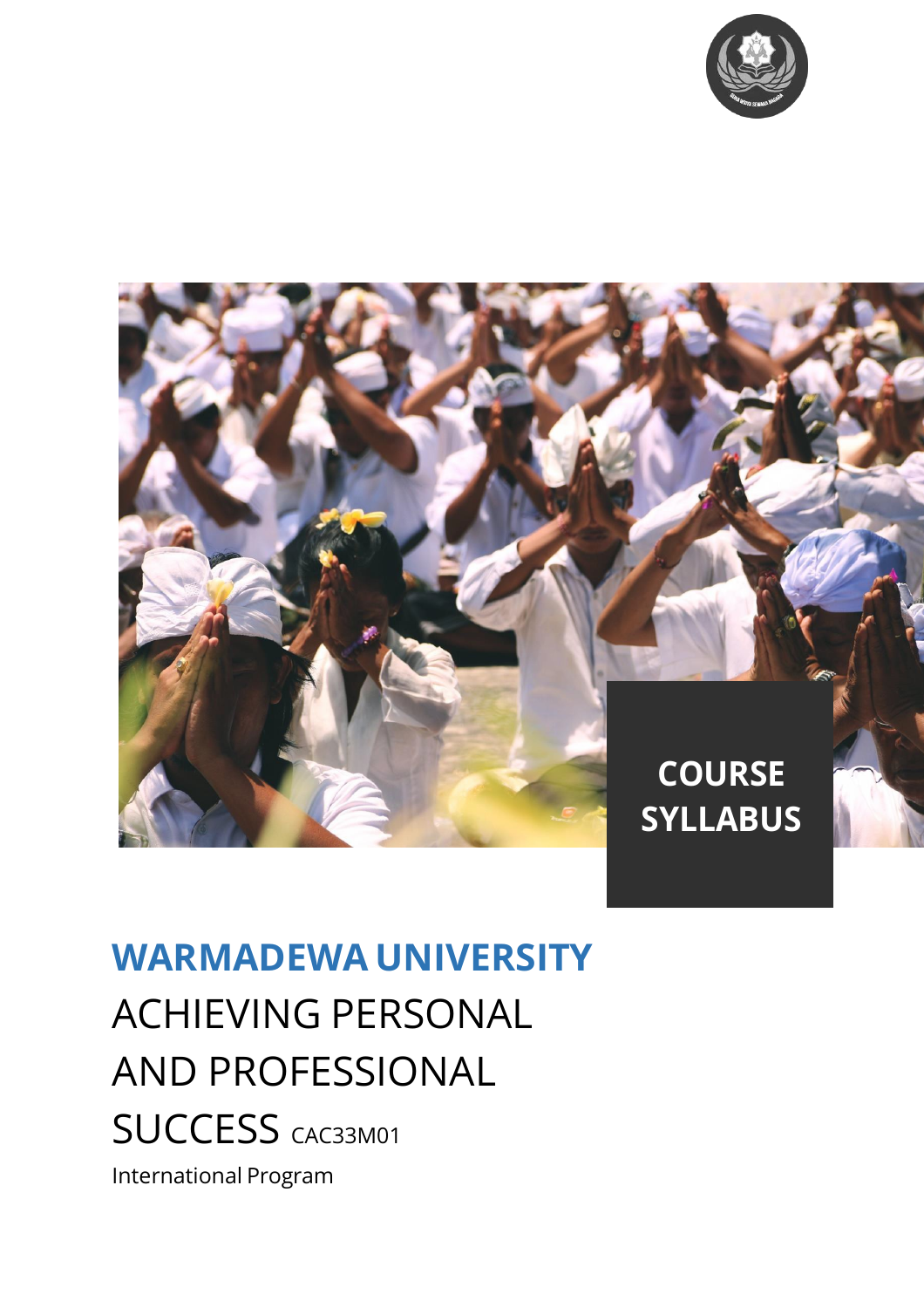

# ACHIEVING PERSONAL AND PROFESSIONAL SUCCESS Graduate Course



#### **COURSE DESCRIPTION**

This course introduces the tools and techniques for defining and achieving success in your personal and professional life. You will hear true stories about finding your passion and core values, applying these values to your own life, working well with others, communicating effectively, setting goals, and using influence to achieve these goals. You will also learn how to manage your time efficiently, the importance of work-life balance, and why taking care of your mental and physical well-being can hugely affect your professional success.

#### **OBJECTIVES**

By the end of this course, students should be able to:

- **EXECUTE:** Know what drives them and how to utilize that in life and work.
- $\blacksquare$  Create the perfect work-life balance.<br> $\blacksquare$  Identify specific time management to
- $\blacksquare$  Identify specific time management tools for personal and professional productivity.<br> $\blacksquare$  Set goals and use influence to achieve them
- Set goals and use influence to achieve them.
- $\blacksquare$  Communicate effectively online and in real life.

#### **LECTURING METHOD**

The course will be presented in lecture activities, classroom assignments and discussions, case studies, special topic presentations, and homework. Students will be working primarily based on real-life stories, though additional materials can be assigned from time to time. To understand the topics covered in this course, students must read the supplied online material before class sessions to contribute thoughtfully to the class discussions and exercises.

#### **ACADEMIC RESEARCH**

This course includes an academic research paper that must be completed during your semester. It will be based on a topic given by the lecturer and requires comprehensive research by the student. This paper will consist of methodological analysis of the latest literature and be handed in at the end of the semester. The academic research will be included in the final course grade.

#### **ASSESSMENT METHOD**

Class attendance 10 %, Exercises and projects 30 %, Mid-term exam 30 %, Final case study 30 %